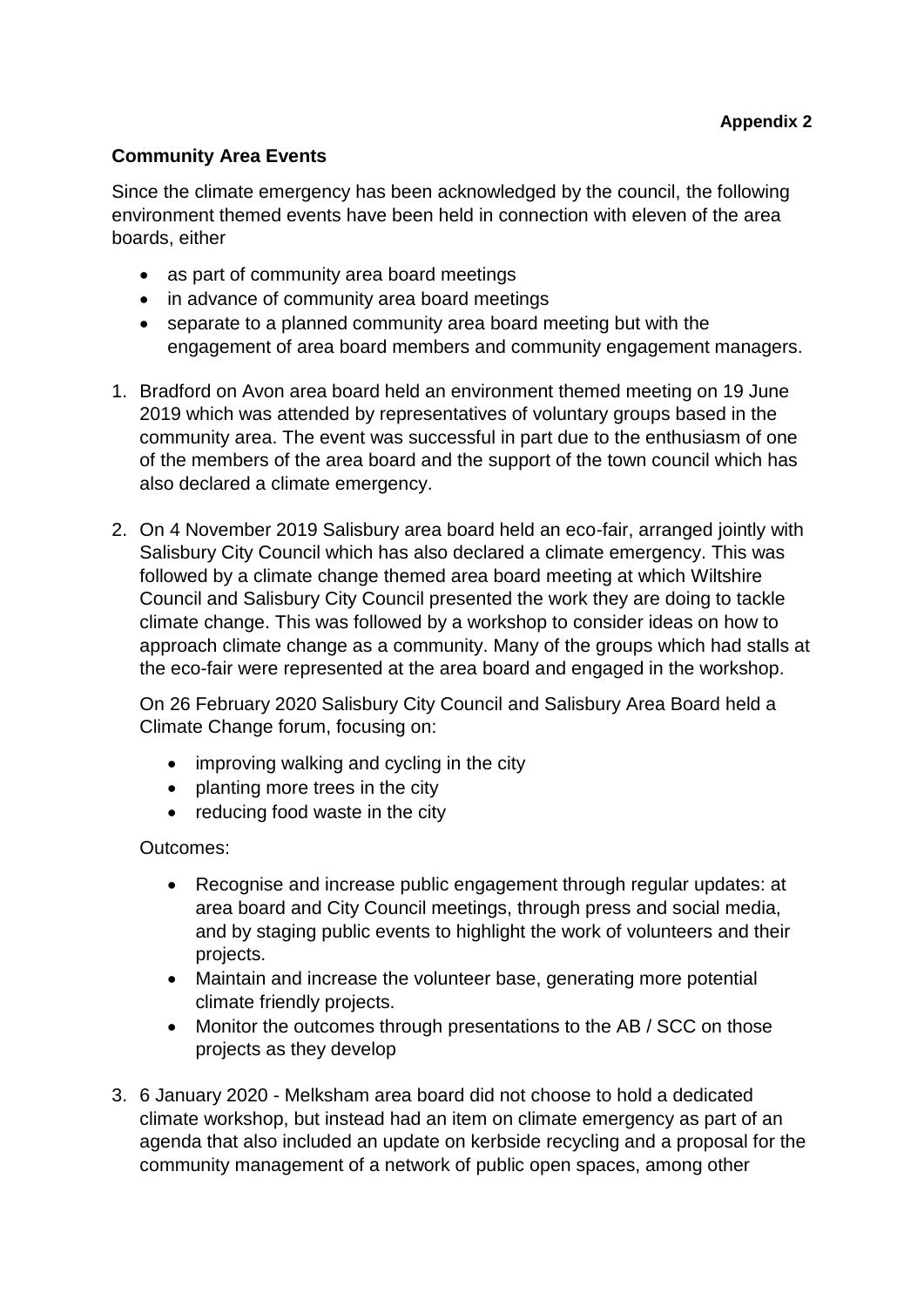business. Although some questions were taken, there was limited opportunity to invite contributions from those environmental groups present, as time did not permit. There is some interest locally in this agenda, including from Melksham Town Council which has declared a climate emergency and has a high profile tree planting initiative.

- 4. South West Wiltshire area board had an agenda item on eco-friendly communities with presentations from Wiltshire Council and local initiatives and groups on 28 November 2019. The agreed intention following that meeting is to appoint a champion or set of champions to research, produce and maintain a directory of local recycling/reuse/repair outlets and initiatives, and to look to organise future events on this theme.
- 5. Amesbury area board invited groups to have stands and provide information during the 30 minutes set aside for networking in advance of the area board meeting on 21 November 2019. There was a presentation from Wiltshire Council in advance of a climate emergency workshop jointly facilitated by a member of the area board and a representative from Extinction Rebellion. Over an hour was allocated to this in advance of the standard area board agenda. Twelve themes emerged from the workshop and the area board is planning to consider two themes at each of the next six area board meetings.
- 6. Royal Wootton Bassett and Cricklade area board held an environmental fair in advance of an environment themed meeting which ran in parallel to the standard area board agenda on 27 November 2019. This comprised a number of community discussions on environmental issues including reducing carbon emissions. The event was led by a Royal Wootton Bassett environmental group who worked with the community engagement manager to ensure the right links were made and groups invited. The group continues to lead the work on climate change in the community area, retaining their links to the council and others through the community engagement manager.
- 7. Southern Wiltshire area board had an agenda item on community based ecoprojects on 20 November 2019, titled 'the village to the world via Wiltshire'. This reflected the view of the area board that local projects contribute to the global response to the climate emergency as well as being worthwhile in their own right. There was a presentation on the work of Wiltshire Council followed by presentations from a range of local environmental groups. A local champion has been recruited to produce and maintain a directory of recycling/reuse/repair projects and initiatives, to use as a focus for future events and work
- 8. Warminster area board held a community area climate forum on Thursday 9 January 2020 in advance of a standard community area board meeting. This was arranged by the chair of the area board working with the community engagement manager and a small number of local volunteer groups. The agenda was a mix of